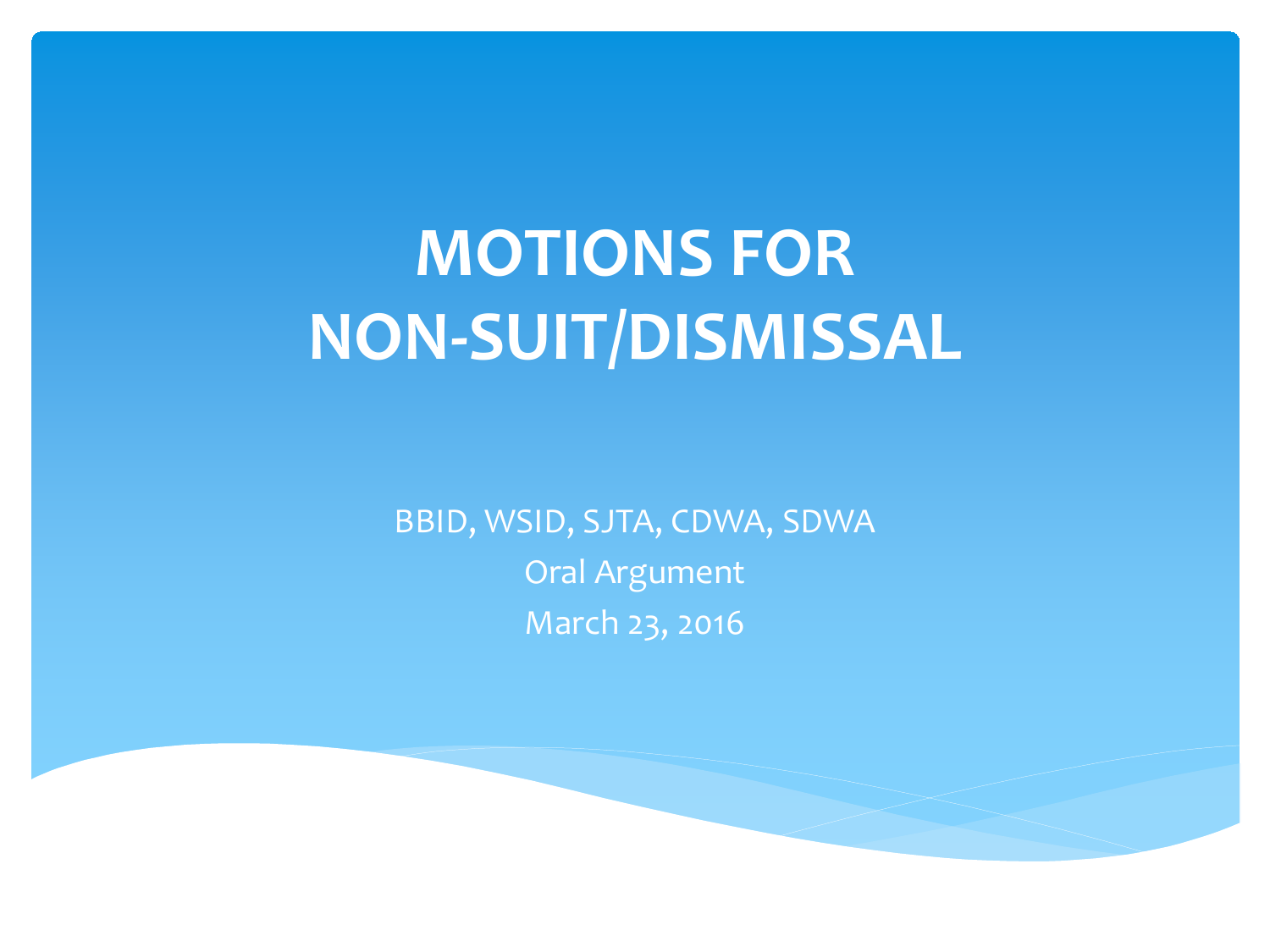### **Motion for Non Suit Test:**

- ∗ A motion for non-suit/judgment is used after presentation of a party's case-in-chief when the evidence is legally insufficient to meet the party's burden of proof. [CCP 631.8(a)].
- ∗ Tribunal may weigh the evidence and make inferences and determinations of the credibility of the witnesses, including experts. (*Roth v. Parker* (1997) 57 Cal.App.4th 542, 550, citing *Jordan v. City of Santa Barbara* (1996) 46 Cal.App.4th 1245,1255 (Jordan))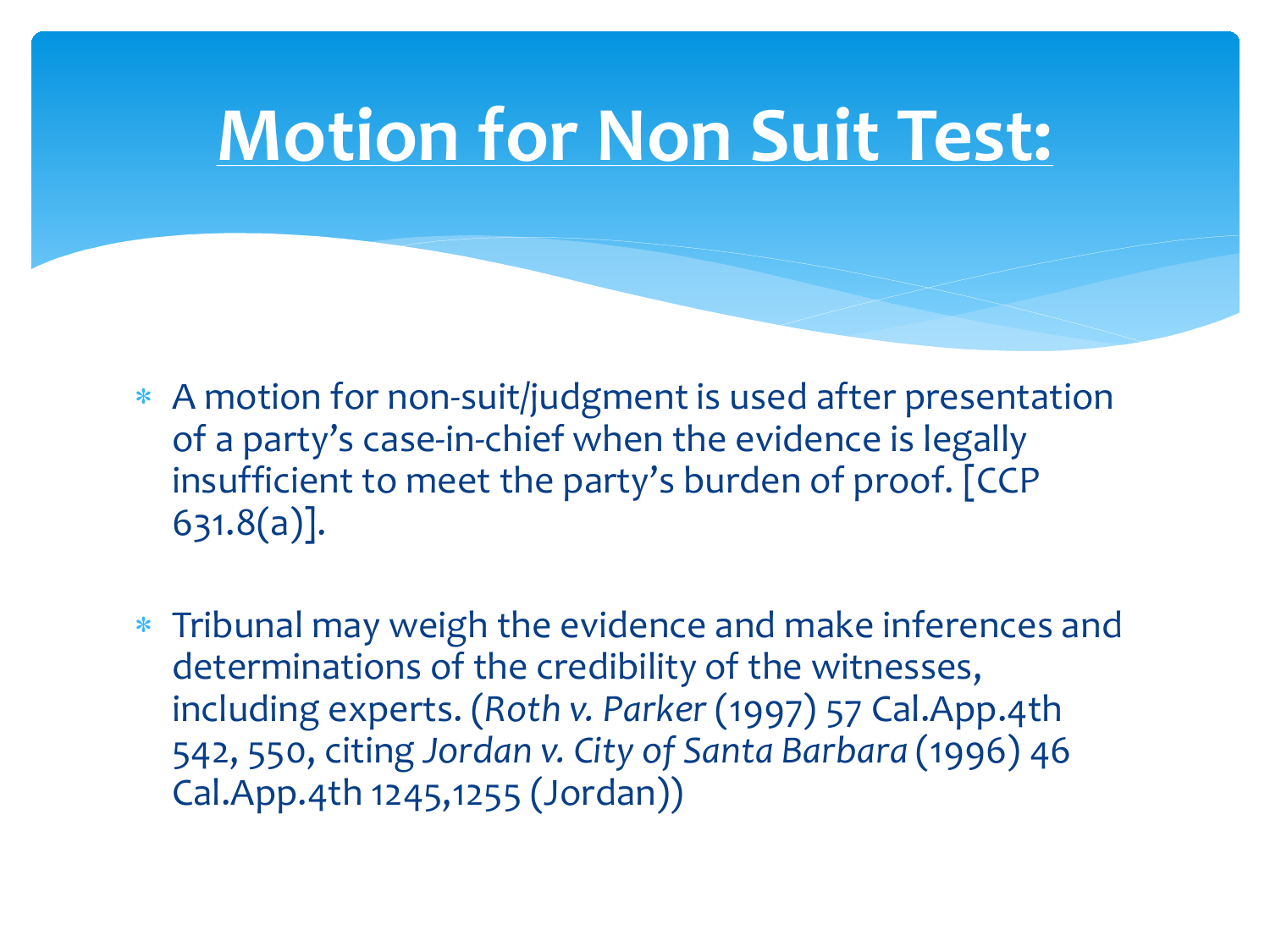### **Motion**:

- ∗ Motion for Judgment/Dismissal in favor of BBID in ENF01951 denying the proposed ACL because PT did not prove water was unavailable for BBID during June 2015.
- ∗ Motion for Judgment/Dismissal in favor of WSID in ENF01949 denying the proposed CDO because PT did not prove water unavailable for WSID during May or June 2015.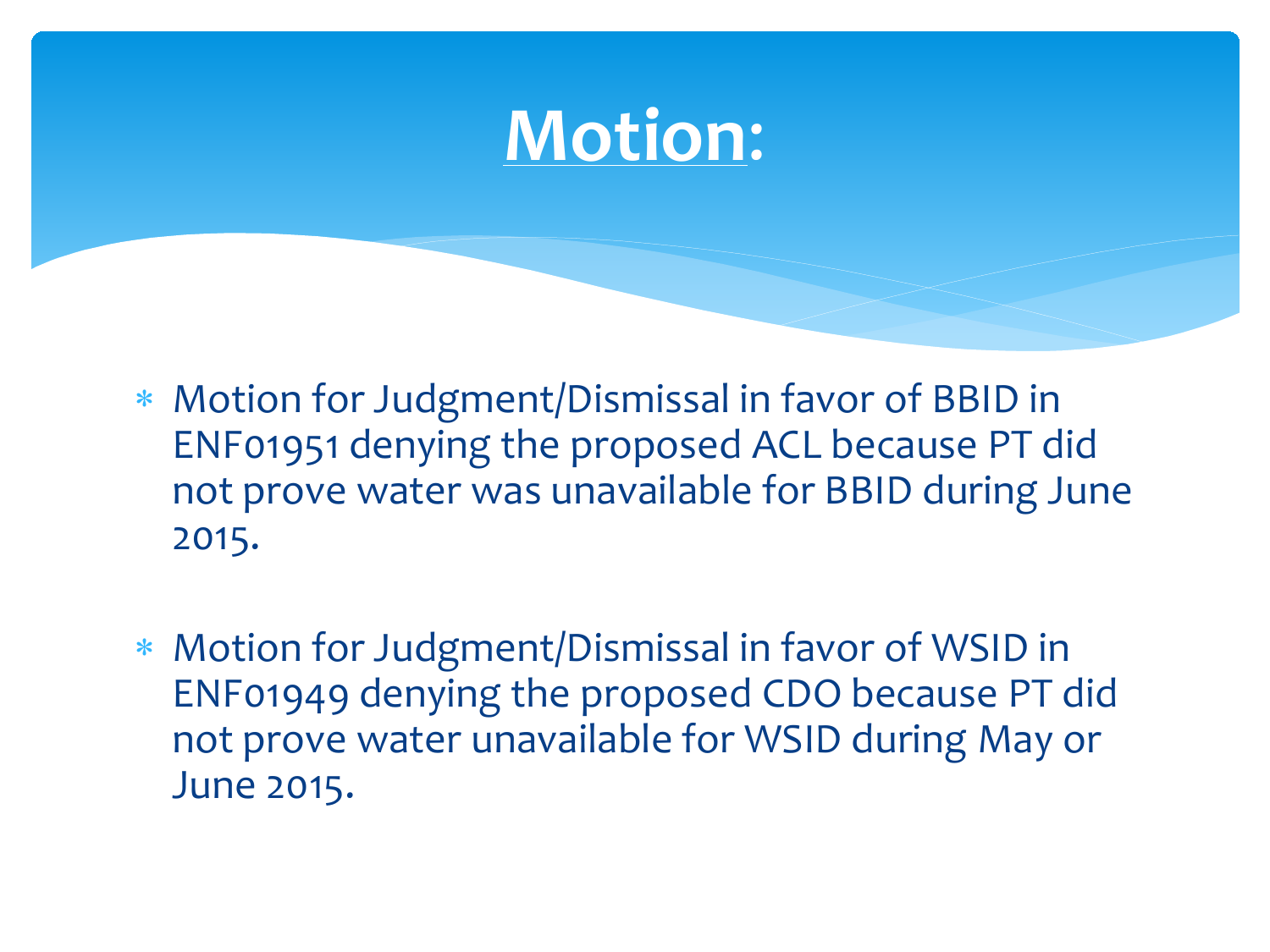### **Elements PT Had to Prove:**

- 1. PT asserted enforcement actions were justified because water was unavailable for WSID starting May 1 and for BBID from June 13-25 (WR-1 Par. 24 ; WR- 4 Par. 24)
- 2. PT had to establish water was unavailable (Evid. Code sections 500, 550)
	- ∗ PT chose to establish water was unavailable with global water availability analyses (WAA) from May 1, 2015 and June 12, 2015 (WR-7, Mrowka Testimony p. 3, citing to WR47, WR48)
- 3. PT argued in its opening statement that the enforcement actions were also justified to "protect the rule of priority." (Tran. 34:18-20)
	- ∗ PT chose not to present any evidence of injury to prior rights.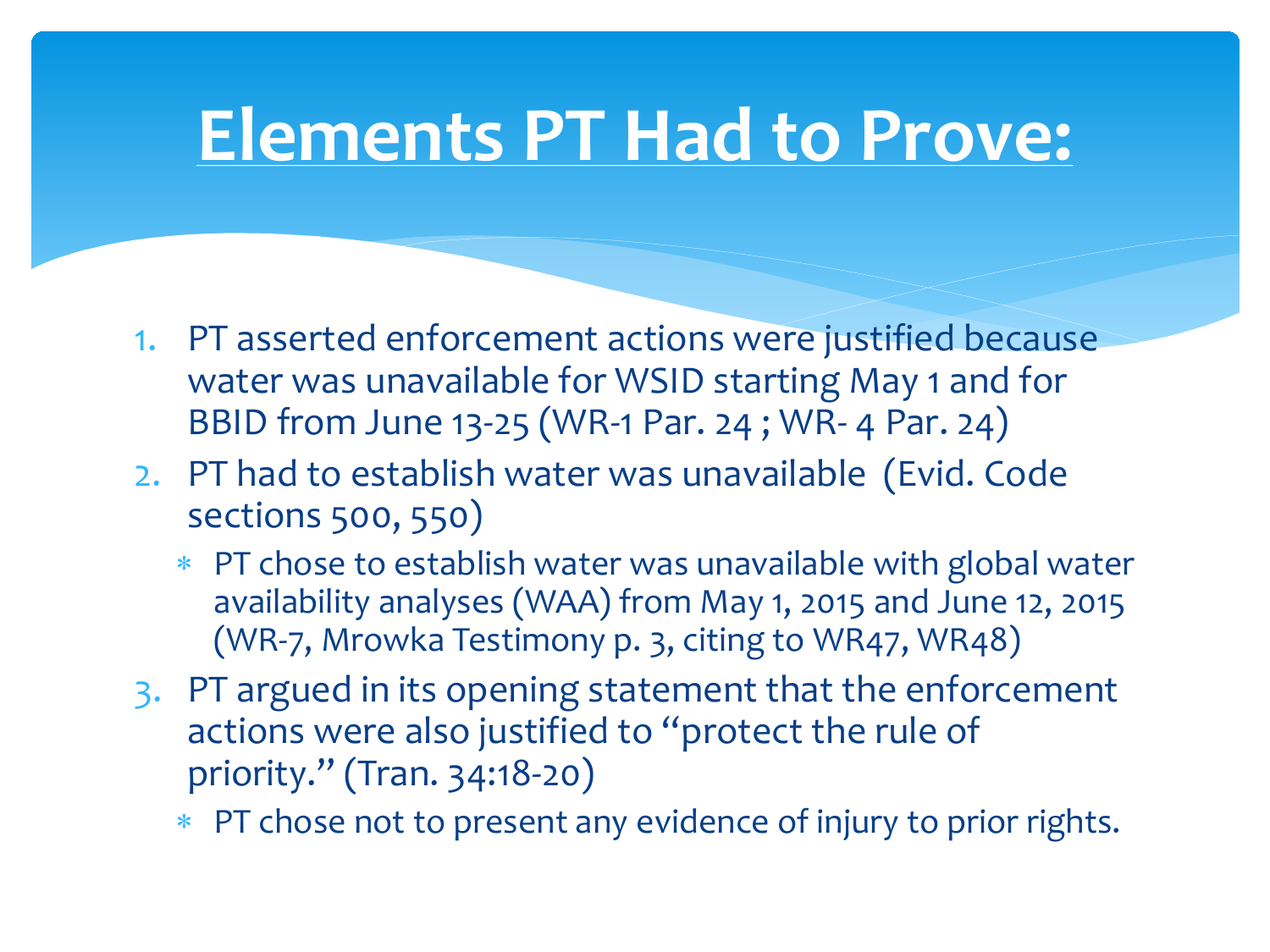### **Burden of Proof**

PT argues **"preponderance of the evidence"** standard:

- <sup>∗</sup> If a trier of fact "cannot decide that something is more likely to be true than not true, [the trier of fact] must conclude that the party did not prove it." (Cal. Civil Jury Instructions, § 200.)
- ∗ "The sole focus . . . is on the *quality* of the evidence." (*Glage v. Hawes Firearms Co.* (1990) 226 Cal.App.3d 314, 324.)

Respondents argue "**clear and convincing evidence**" standard in cases involving important rights:

- ∗ Proof by a "high probability", rather than the mere probability the preponderance standard requires. (*Utility Consumers' Action Network v. Public Util. Com. Of Calif.* (2010) 187 Cal.App.4th 688, 698)
- Proof "so clear as to leave no substantial doubt;" "sufficiently strong to command the unhesitating assent of every reasonable mind." *Conservatorship of Wendland* (2001) 26 Cal.4th 519, 552.

Respondents contend the PT failed to meet either burden.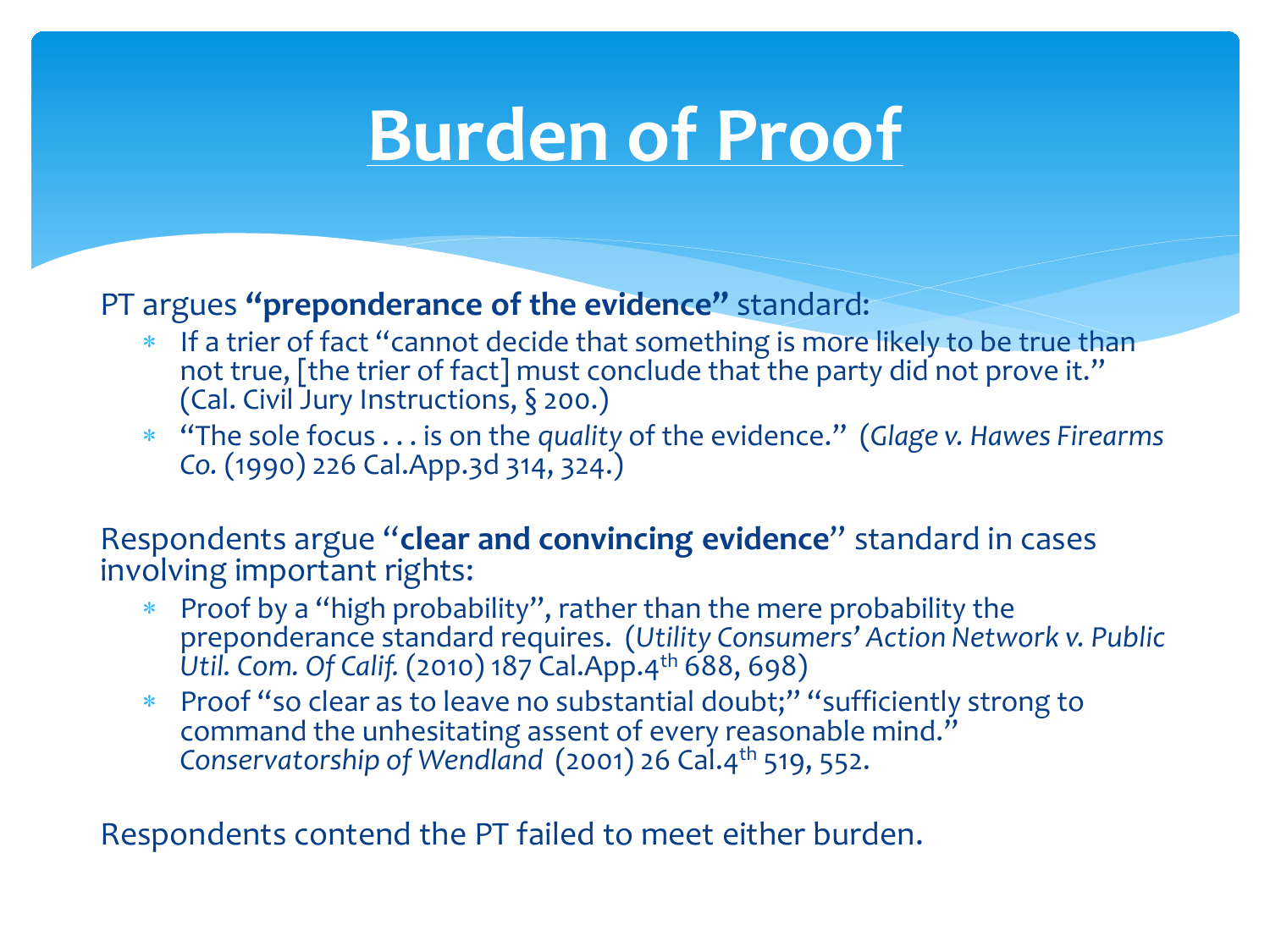# **Overview of the Grounds for the Motion:**

The evidence submitted in the PT's case-in-chief included:

- 1. Admissions that the WAA omitted key elements of supply
- 2. Admissions that the WAA included excess demand
- 3. Admission that PT did not analyze water availability at the WSID/BBID points of diversion.
- 4. Admissions that the PT did not update the WAA to include actual demands and supplies, which effected water availability and would have been "best available information"
- 5. No evidence of injury to prior rights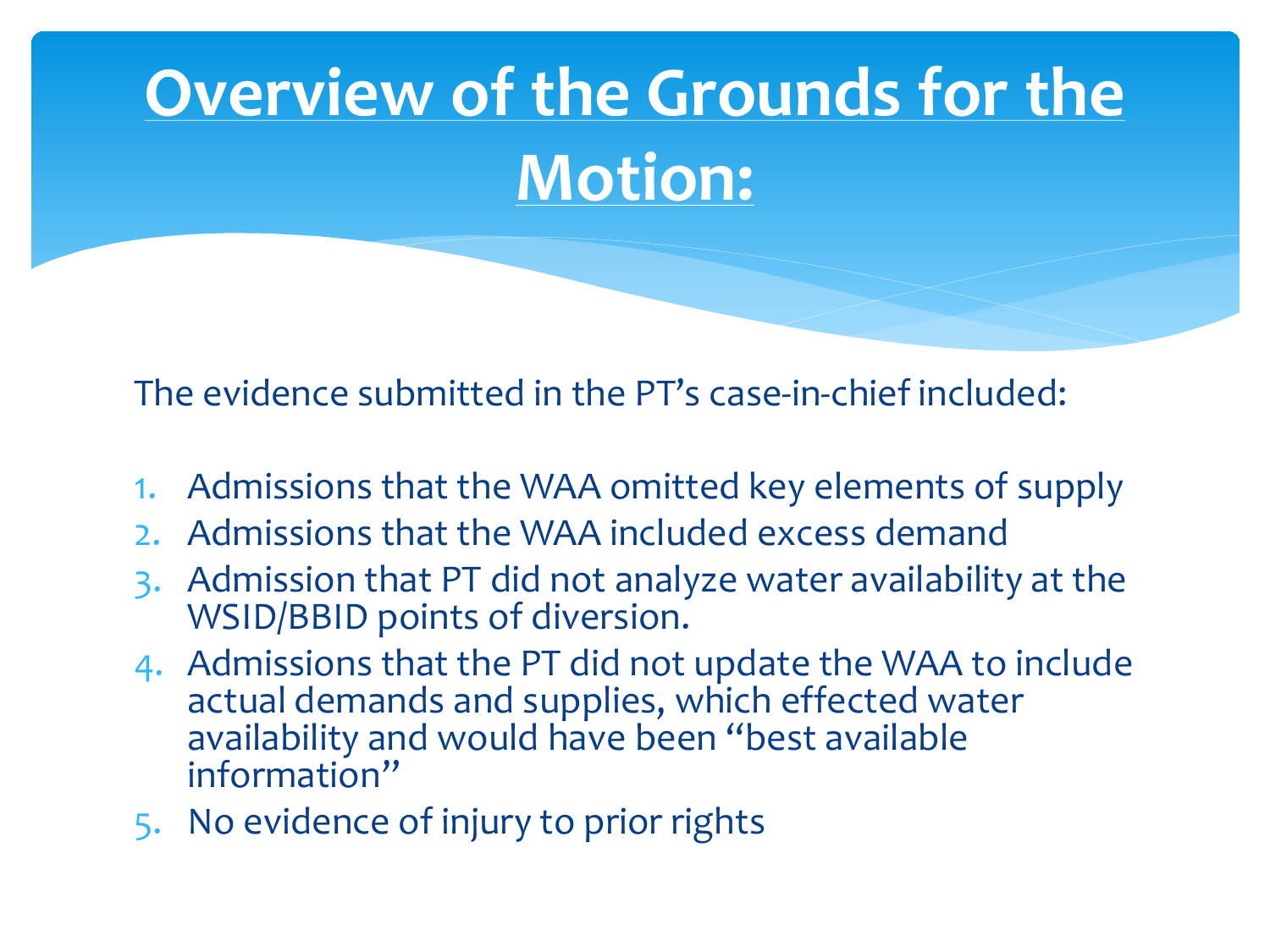# **Supply Omissions in both WR47 and WR48:**

- ∗ No consideration of timing for FNF to reach the Delta (211:21-23; Coats)
- ∗ Failure to update supply to account for DWR's reconciled monthly unimpaired flows (which was higher than all forecasts used in WR47, WR48). (Compare to WSID 181, 182; Nemeth 140-146)
- ∗ Omitted abandoned releases of stored water. (179:6-8, Mrowka, WR-47)
- ∗ Omitted treatment plant discharges. (179:14-17, Mrowka, WR-47)
- ∗ Omitted Sacramento River return flows, even though included in 1977. (212:21-213:10, Coats, WR-79 pp. 76-77)
- ∗ Did not include water present in the Delta channels (165:15 166:1, Mrowka)
- ∗ Computed return flow and subbasin flows were not depicted in Daily FNF blue supply lines (197:16-25; 198:1-5, Coats)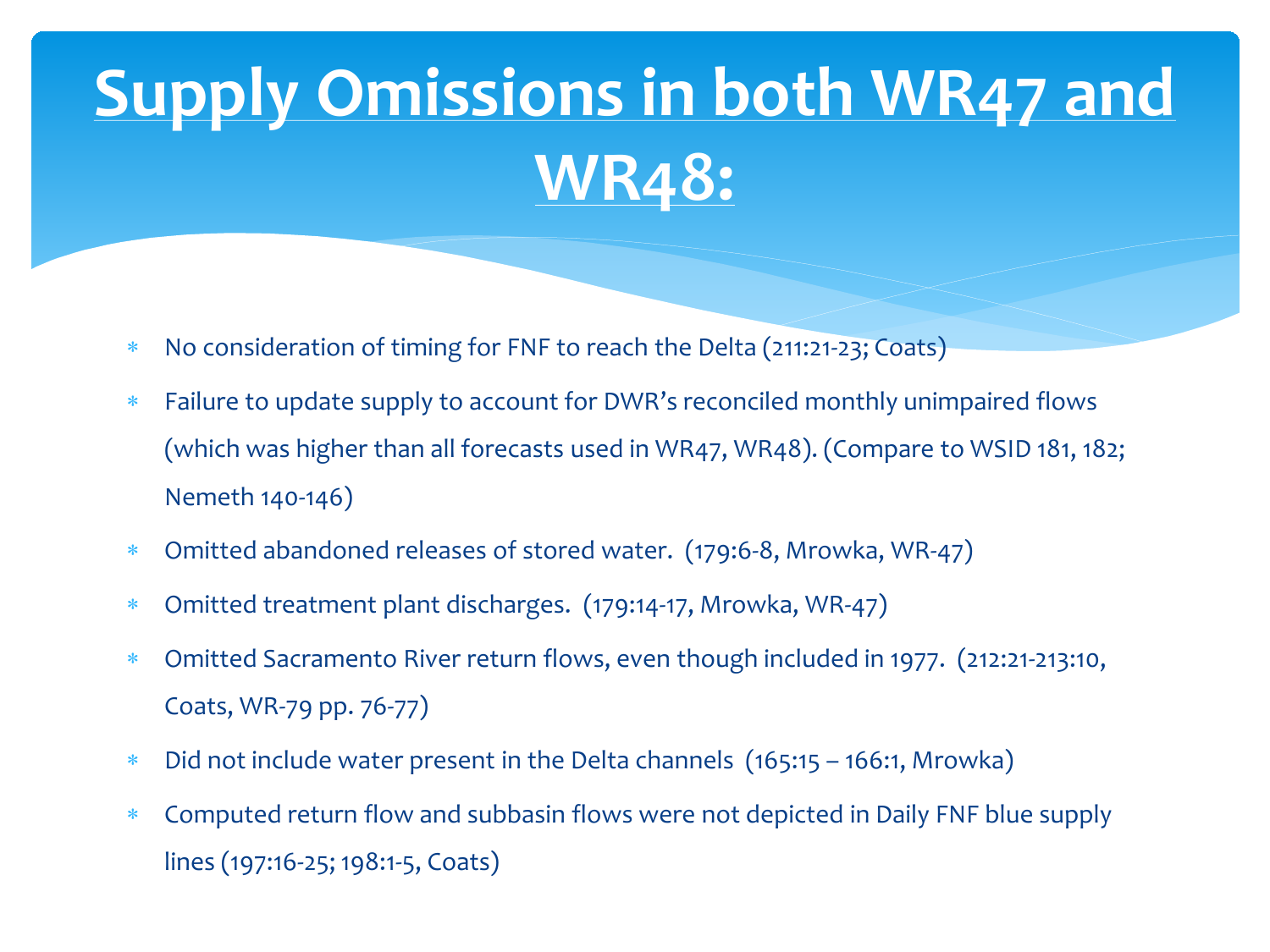# **Overstatements of demand in both WR47 and WR 48**:

- ∗ Does not include 2015 actual diversion data, which reduced demand by approximately 2,000 cfs in June. (180:21-24, Mrowka, WR-47; 196:8-24, Coats, WR-47, WR-54).
- ∗ Included demand of North Delta Water Agency served by stored water. (182:16-21, Mrowka, WR-47, WR-48)
- ∗ Included demands on watersheds that could not be met from supply in that watershed. (202:3-204:1, Coats, WR-52).
- ∗ DWR randomly assigned all joint pre-1914/riparian claimants a riparian demand senior to all pre-1914 demands. (243:16-20, Mrowka).
- ∗ Did not include corrections to the Joint Boards demand of 740 cfs. (218:20- 219:22, Yeazell, Exh. 77; Exh. 53, Exh. 48)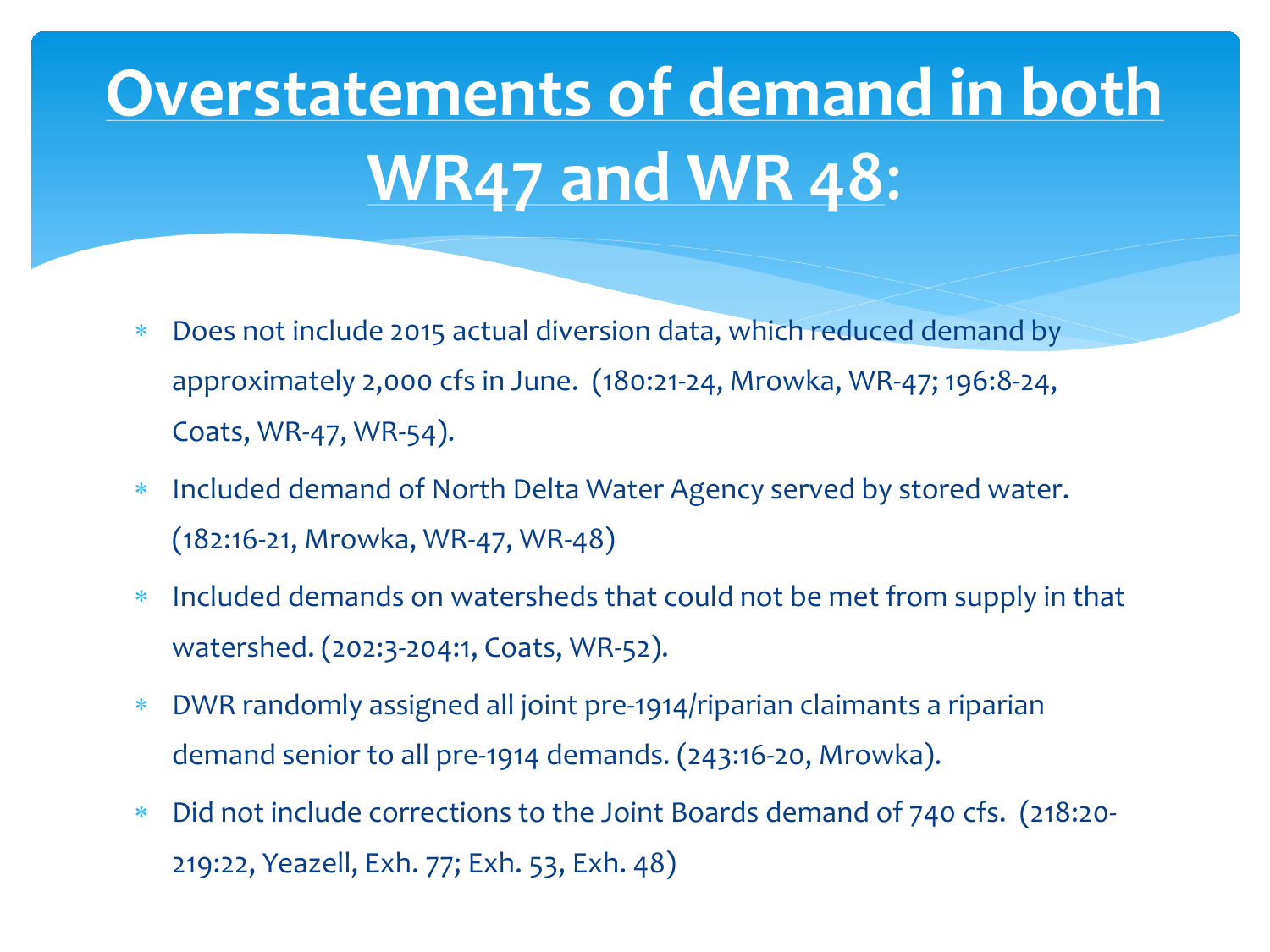### **Internal Inconsistencies:**

- The May-1 WAA omits return flows that are included in the June-12 analysis. (216:5-218:4, Yeazell, Exh. 77, Exh. 53, Exh. 48)
- The May-1 and June-12 WAA include about 740 cfs of excess demand removed a few days later. (WR 253 pp. 81-82; 218:9-219, Yeazell).
- Supply is depicted as a daily average time step, demand depicted as a monthly time step. (all graphs)
- ∗ FNF forecasts include 2000+ additional supplies, Daily FNF lines exclude this additional supply (all graphs)
- Depicted demand in staff's WAA treated as hypothetical prior to May 1 (Mrowka 169:4-170:5 ["If they were diverting") but actual after May 1 (Mrowka Testimony, WR 7 p. 3 "best available data" on demand") for purposes of curtailment.
- The after-the-fact graphs show actual 2015 diversions far exceed the PT's depicted supply which is physically impossible and the PT could not explain. (183:11-186:7, WR 58; see also WR 54)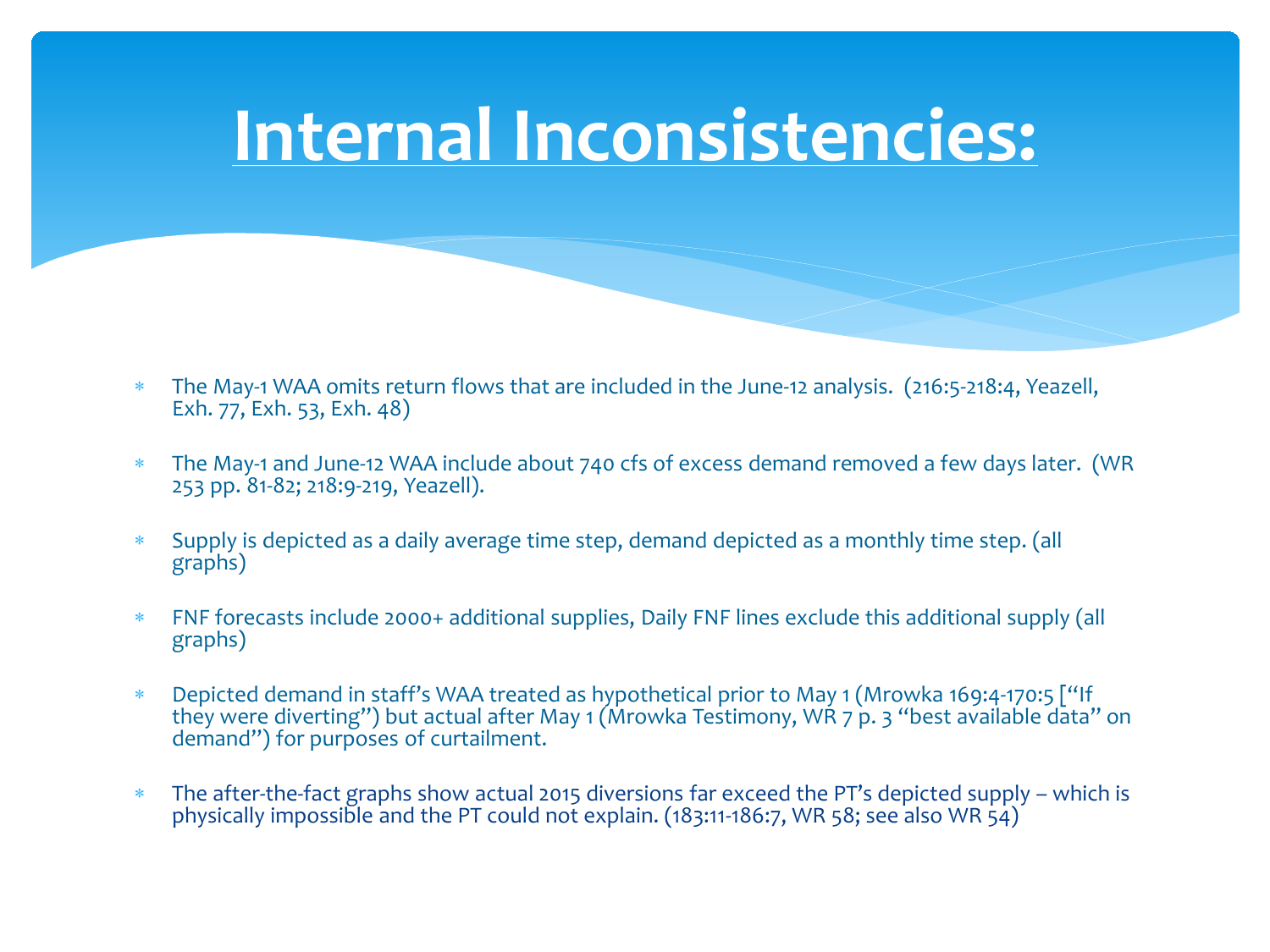

### ∗ WR-58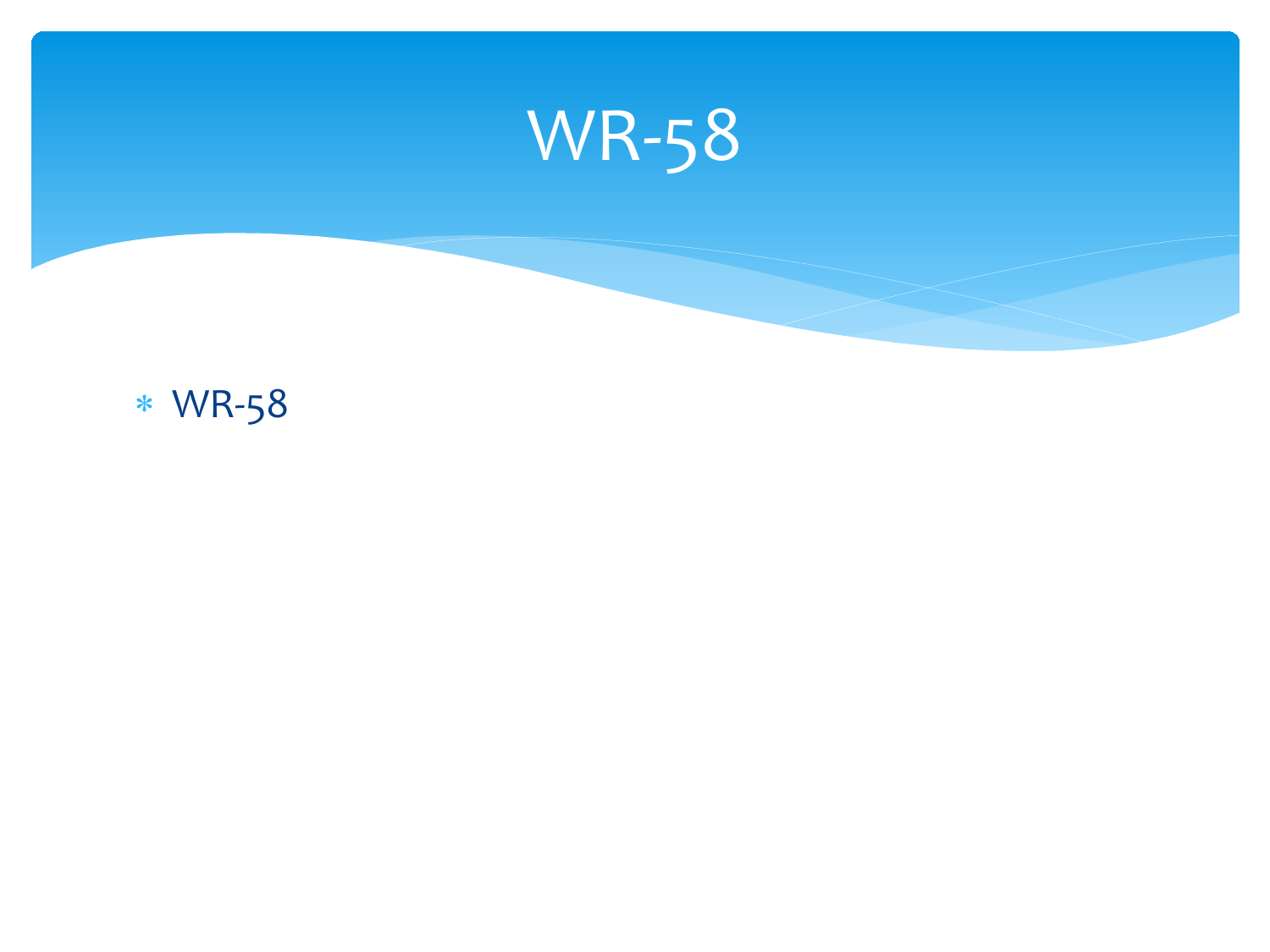14,000 Water Unavailability Notices Issued to **June demand Daily FNF omits: overstated by**  - **Delta channel water**   $12,00$ **+2,000 cfs (165:15 -24)** |otices| **May demand compared to**  Adjusted Junior - **No flow from**  Claims **overstated by**  Senior **actuals unimpaired flow**  Demand **+1,200 cfs subbasins (198 - 1 -5) compared to**  Daily - **Sacramento basin actuals FNF** ojected Post-14 **return flow (p. 217 :11)** and Through 1948 Time-Averaged Cubic Feet per Second (CFS) - **Treatment plant**  8,000 **discharges (179:14 -17)Monthly FNFs** re-1914 **Projected Post-14** 6,000 **Demand** Demand Through 1927 4,000 Projected **Demand**  Senior **includes water**  Demand **Riparian Demand rights met by stored water sources (NDWA) JUL MAY JUN AUG SEP OCT NOV (183:9 -10)** 

#### 2015 Sacramento River Basin Supply/Demand Analysis with Proportional Delta Demand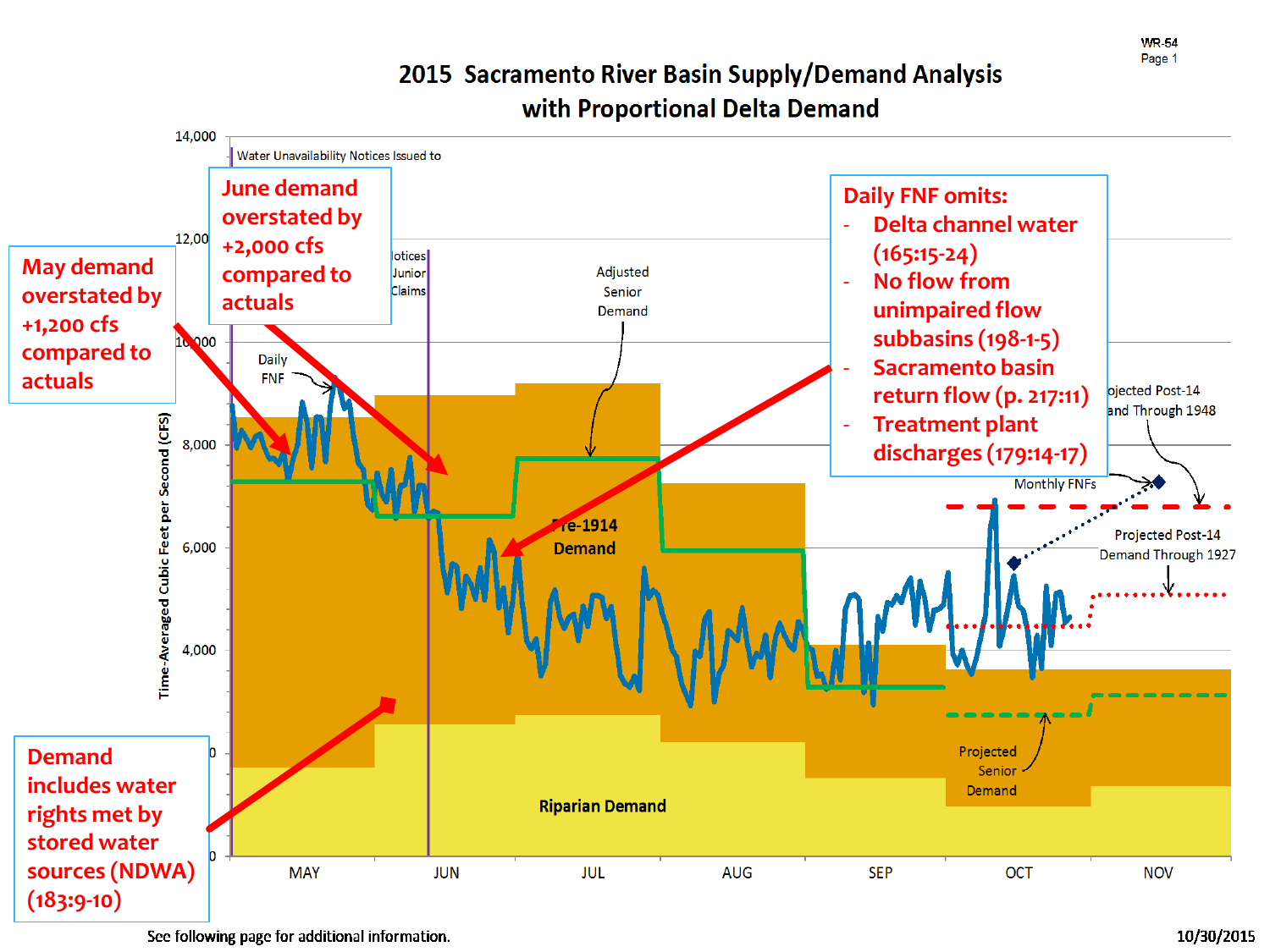# WR-54 Confirms Water Available for **WSID**

- ∗ When the PT added 2015 Actual Demands to the Chart in October 2015, it confirmed water was available for WSID – even without correcting all other errors. (WR-54)
- ∗ May Daily FNF exceeds actual demand of riparian and pre-1914 rights by more than 1000 cfs
- ∗ WSID has a 1916 License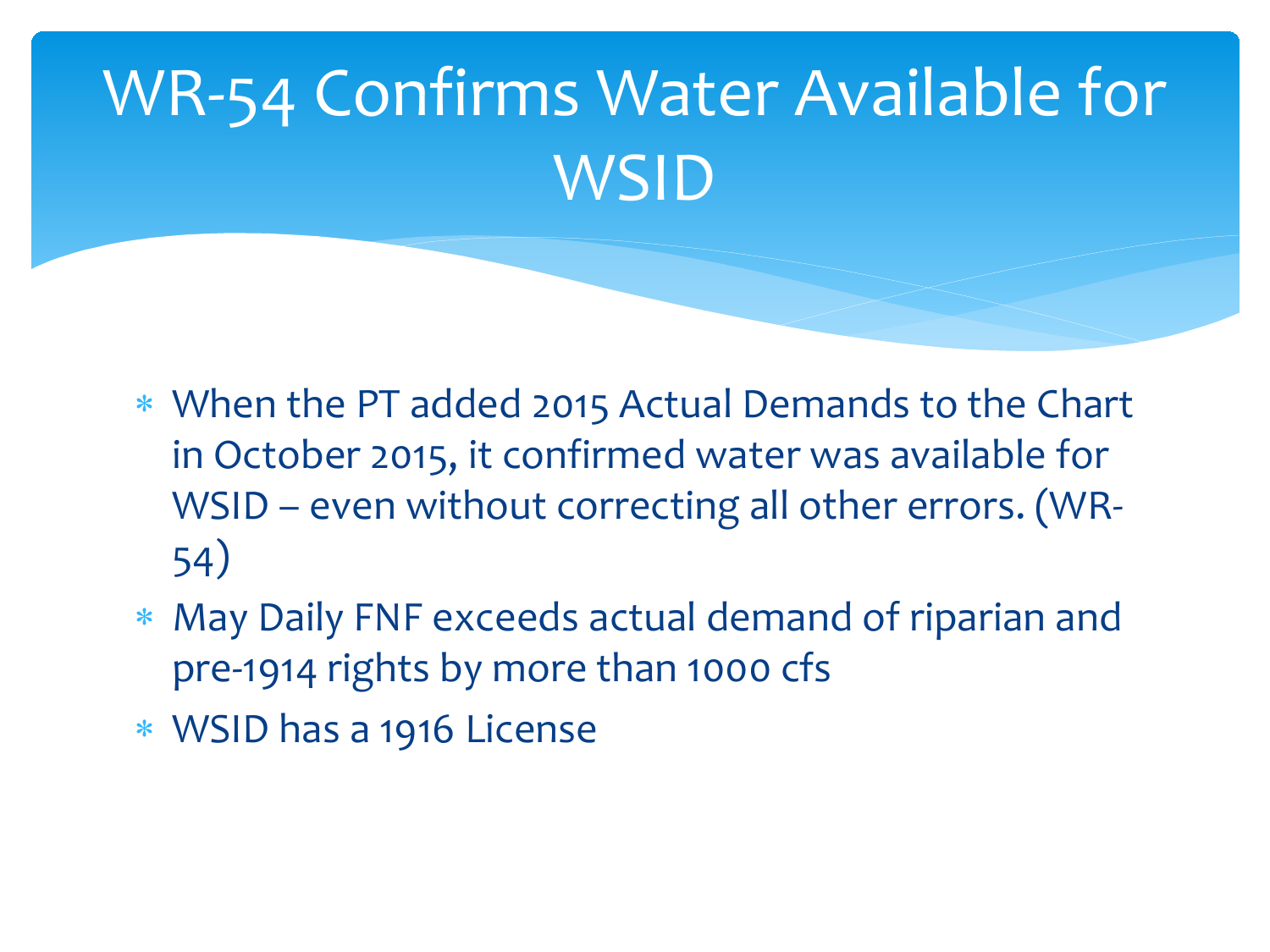**WR-47** Page 1

#### 2015 Sacramento River Basin Supply/Demand



<sup>4/29/2019</sup>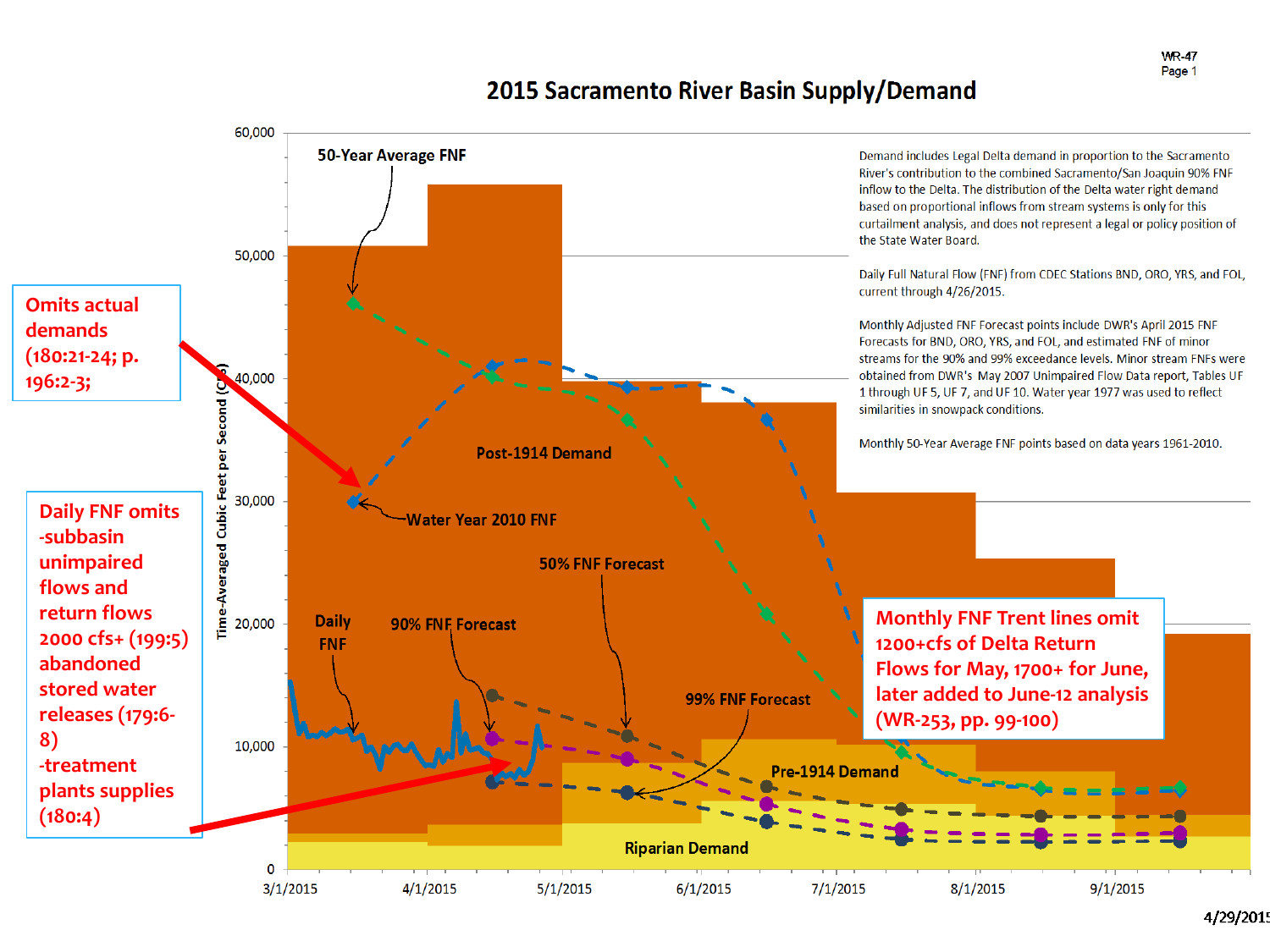PT Admitted Errors Misrepresented Water Availability for BBID

- ∗ **After only 2 corrections to the spreadsheet for June, Yeazell acknowledged that the supply line would exceed the demand line.** 219:8-22, Yeazell, WR-48).
- ∗ With the other identified errors, the Hearing Officers cannot conclude "it was more likely than not" that water was unavailable, let alone "that it is so clear as to leave no substantial doubt."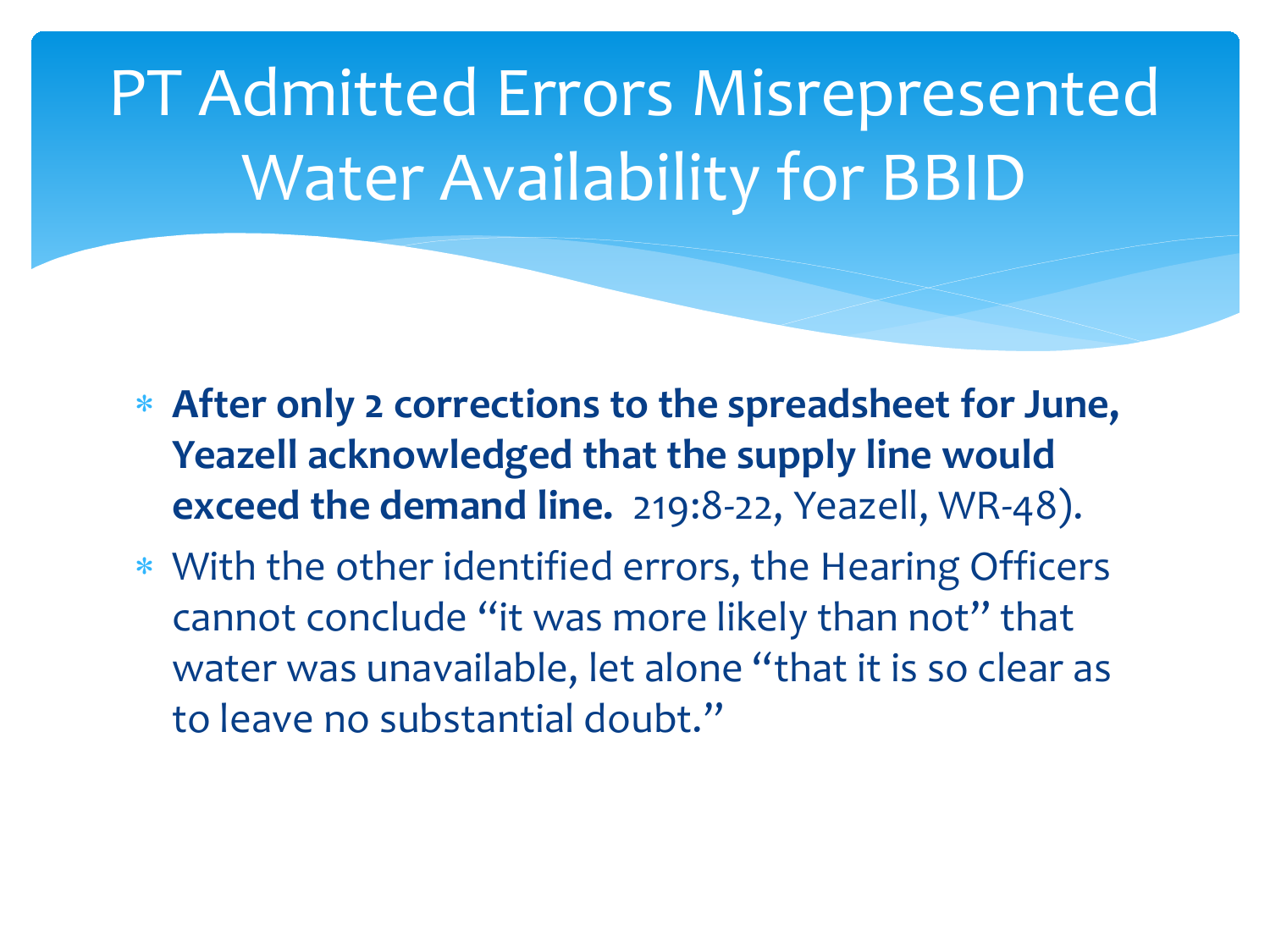# Transcript Page 219:8-22

- ∗ Q: So let's go ahead and look again at the graph,
- ∗ Exhibit 48.· Now we just went through an exercise where
- ∗ we established that if that blue line had been adjusted
- ∗ to reflect your return flows of 2,252 CFS that it would
- ∗ actually be hovering right there along the top of what
- ∗ you depicted as the demand in June.
- ∗
- ∗ Q: Isn't it true that if you'd actually made adjustment of 740 CFS, that that supply line would have been clearly above the pre-1914 demand line?
- ∗
- ∗ Yeazell: My understanding is that it was the monthly FNF forecasts that were used for the basis of the decisions.
- ∗
- Q: Mr. Yeazell, I asked you a yes or no question. I'm asking you.
- ∗ · ·
- Yeazell: I'll say yes.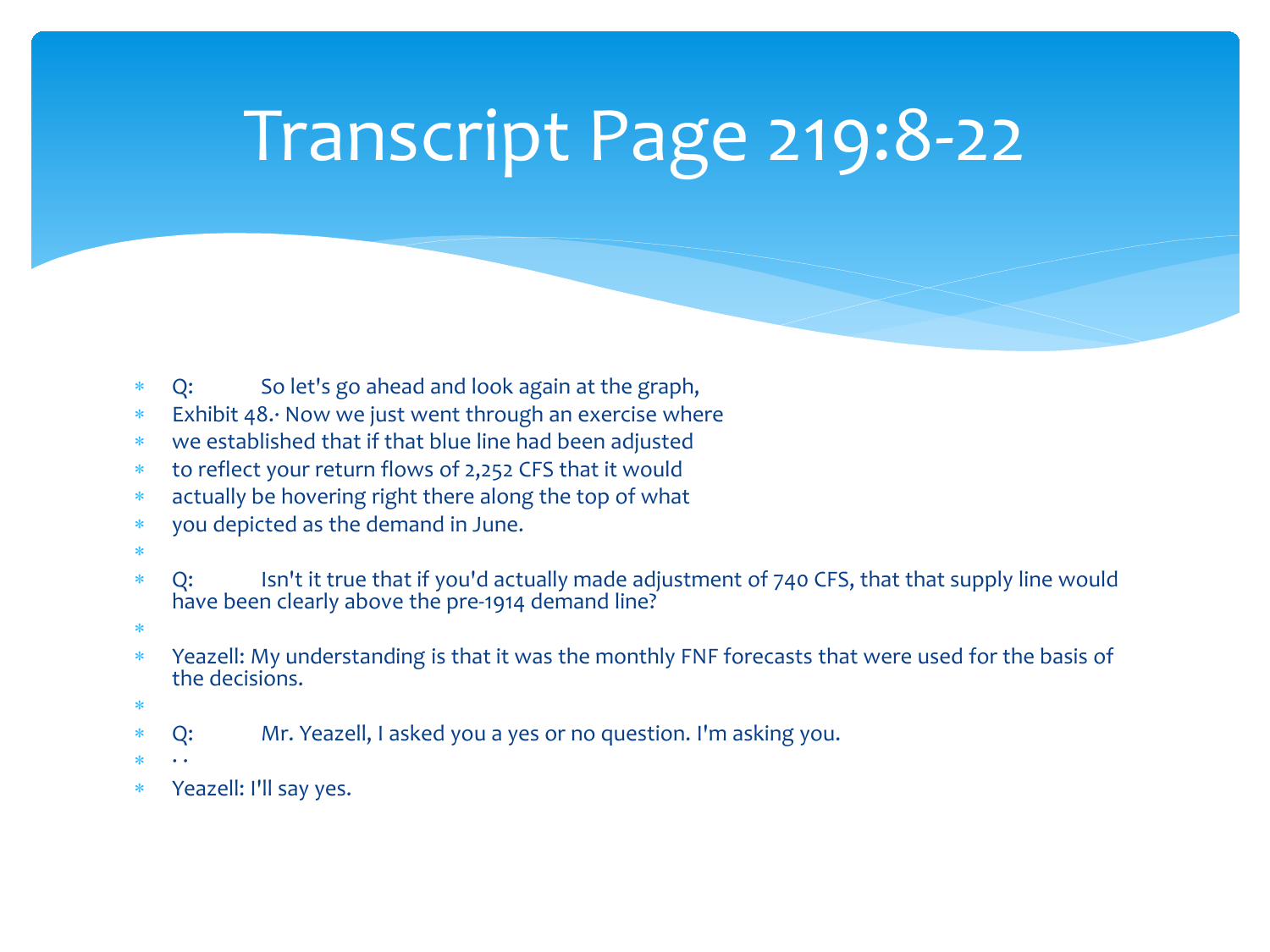#### 2015 Combined Sacramento/San Joaquin River Basin Senior Supply/Demand

Daily Full Natural Flow (FNF) from CDEC Stations BND, ORO, YRS, FOL, TLG, MRC, GDW, MIL, MKM, and MHB, current through 6/7/2015.

Monthly Adjusted FNF Forecast points include DWR's May 2015 FNF Forecasts for BND, ORO, YRS, FOL, MIL, GDW, LGR, EXC, MHB, and PAR, and estimated FNF of minor streams for the 90% exceedance level. DWR does not provide 90% exceedance values for MHB and PAR; therefore, the available 50% exceedance values were added to the 90% exceedance forecast values. Minor stream FNFs were obtained from DWR's May 2007 Unimpaired Flow Data report, tables UF 1, UF 2, UF 3, UF 4, UF 5, UF 7, UF 10, and UF 17. Water year 1977 was used to reflect similarities in snowpack

**Overstates actual 2015 demands** 

conditions.

Return flows were added to the 50% and 90% Adjusted FNF Forecast values as follows: For the San Joaquin Watershed, a percentage of the Riparian demand as used in the 1977 Drought Report (20% in April, 10% in May & June, and 0% in July, August, & September). For the Delta contribution, an assumed 40% of the prorated Riparian and Pre-14 demand was used as return flow.

Delta Riparian Demand includes Riparian-only and combination Riparian/Pre-14 demand for both statements reporting under the Informational Order and those not. Basin Riparian Demand includes Riparian-only and combination Riparian/Pre-14 demand for statements that did not report under the Order, and Riparian-only portion of the demand for statements that did report under the Order.

Delta Pre-14 Demand includes Pre-14-only demand. Basin Pre-14 Demand includes demand from Pre-14-only statements that did not report under the Informational Order, and Pre-14-only portion of the demand for statements that did report under the Order.

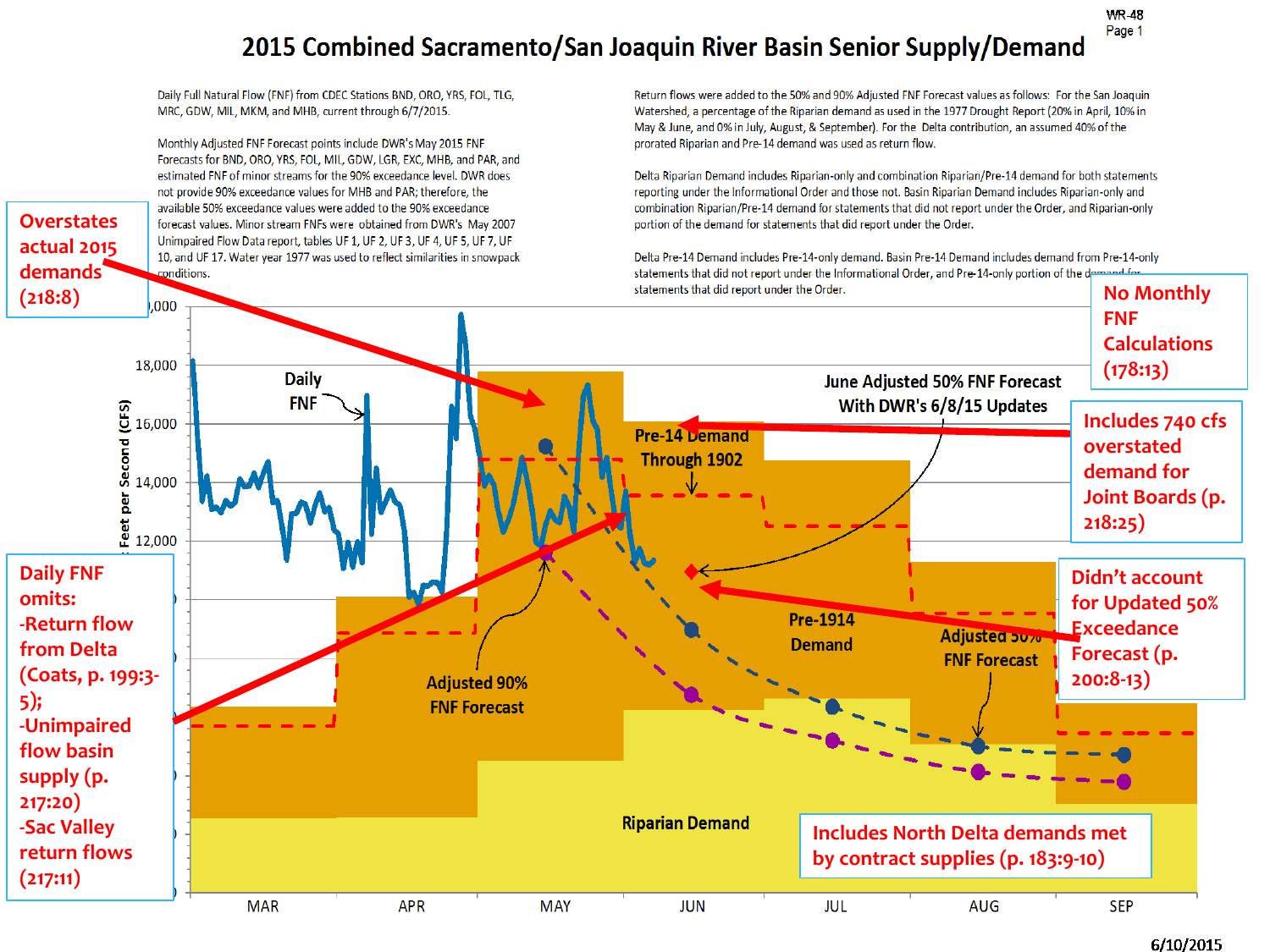# The PT's "Expert" Opinions Are Unsupported

- The PT's proffered "expert" opinion that the water availability analysis was "appropriate" and used the "best available information" is not supported by the testimony. (Mrowka WR-7, p. 3)
- ∗ The PT lead could not explain the specific supplies or demands used in each analysis. (159-160, Mrowka)
- ∗ Mr. Yeazell's foundational spreadsheets were not reviewed or understood by his supervisors. (195:6-16, Coats; 159:17-21)
- ∗ Evidence Code section 412 How to view weaker evidence when it was within the power of the presenting party to put forth stronger and more satisfactory evidence.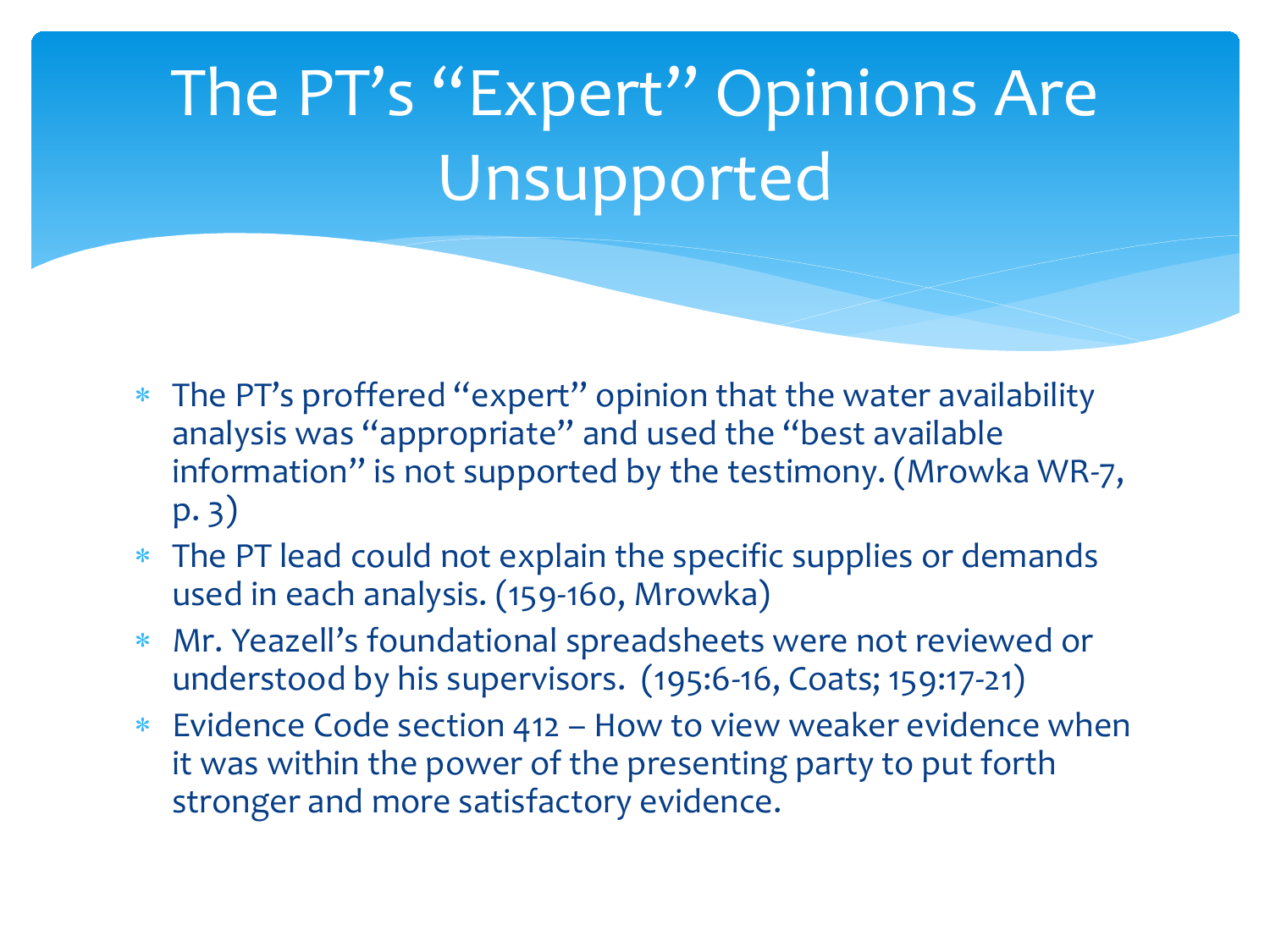# THE PROSECUTION TEAM PRESENTED NO EVIDENCE OF INJURY TO ANY PARTY FROM BBID AND WSID DIVERSIONS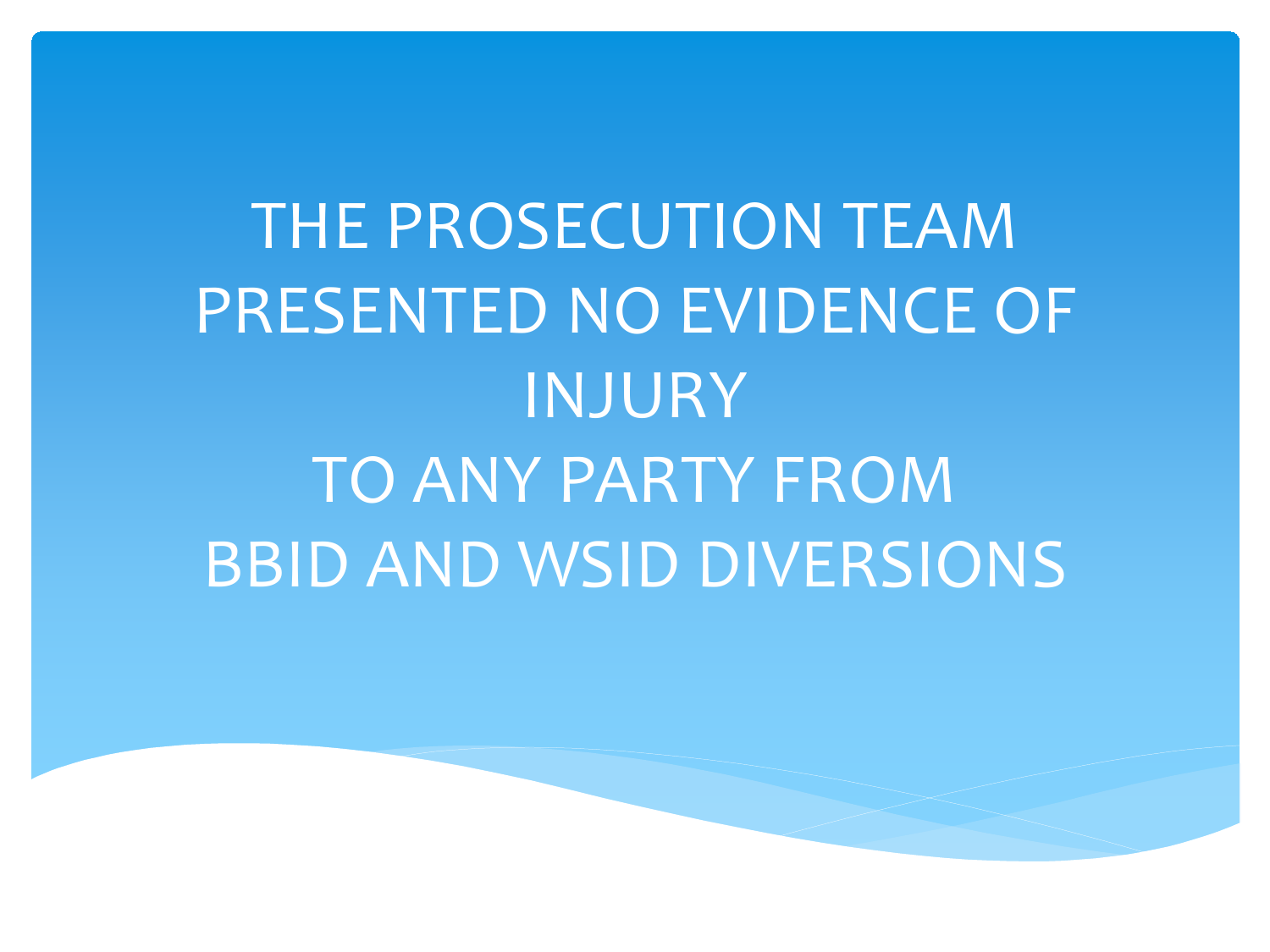The Prosecution Team Must Prove Injury to a Senior Right Holder to Establish a Violation of §1052

- ∗ Article X Section 2 abolished common law doctrine that entitled prior right holders to the entire natural flow of a stream.
- ∗ *City of Barstow v. Mojave Water Agency* (2000) 23 Cal.4th 1224 clearly states it is not enough to determine that water is needed for senior water rights.
- ∗ "Whenever water in a watercourse, whether the water is foreign or part of the natural flow, is not reasonably required for beneficial use by the owners of existing rights to that water, those owners cannot prevent its beneficial use by other persons." *Miller & Lux, Inc. v. Bank of America*  (1963) 212 Cal.App.2d 719, 729.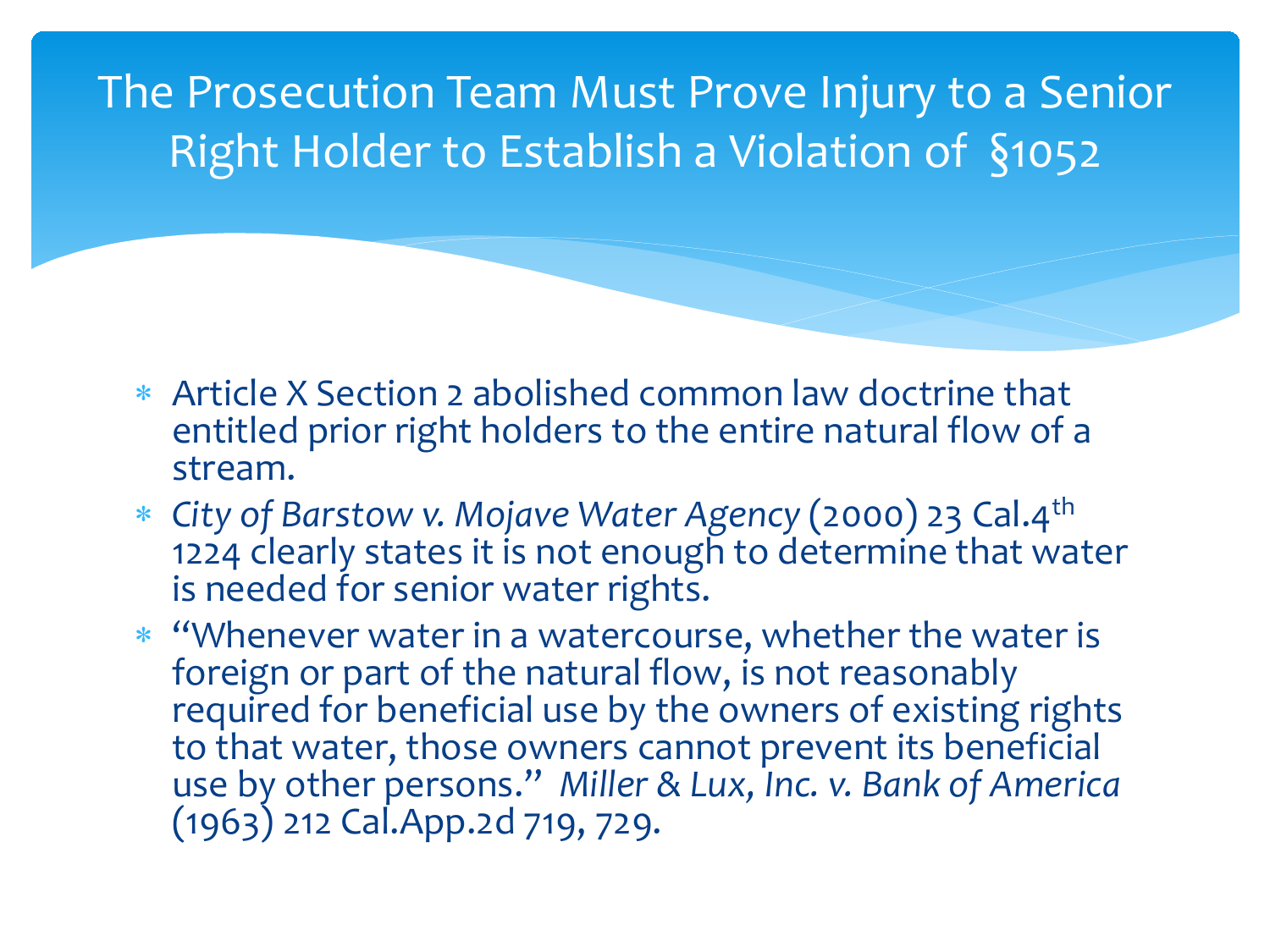The Prosecution Team Must Prove Injury to a Senior Right Holder to Establish a Violation of §1052

- ∗ Theoretical or technical infringement of riparian rights is not an actionable injury. (*Peabody v. Vallejo* 2 Cal.2d 351, 374-375.) Instead – injury to riparian rights can only result from *material* damage to the right. (Ibid.)
- ∗ A senior user is not entitled to prevent a junior from diverting absent proof of injury. *Tulare Irr. Dist. V. Lindsay Strathmore Irr. Dist*. (1935) 3 Cal.2d 489, CCP Sections 530, 532, 534.
- The right of a junior appropriator is entitled to protection to its full extent, just as the right of a prior appropriator". Hutchins, *The California Law of Water Rights* at p. 264, citing *Smith V. O'Hara* (1875) 43 Cal. 371, 375.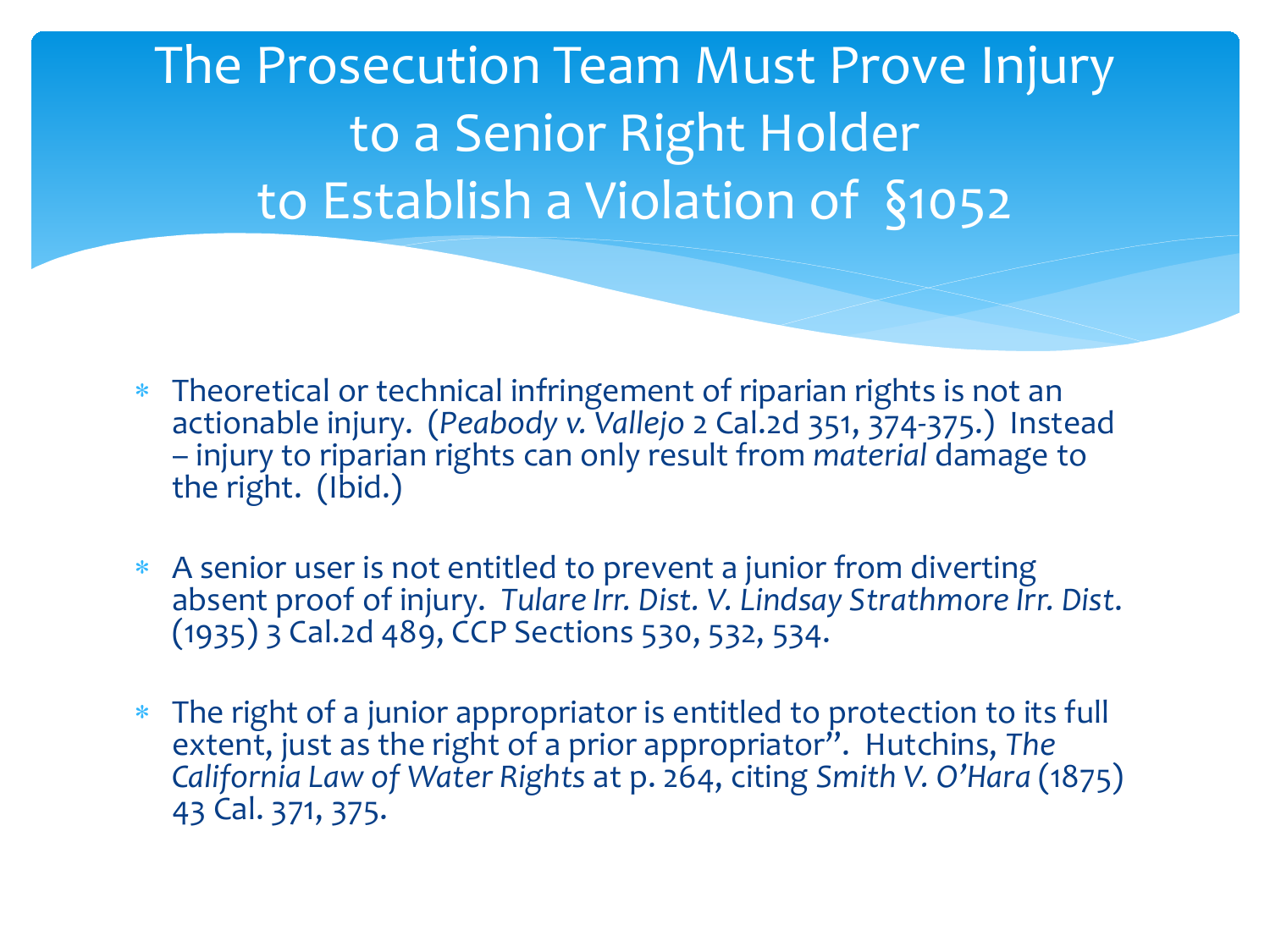# There is no testimony regarding injury to prior rights:

- BBID and WSID are only accused of taking water that was needed for appropriators senior to them. Whether or not they took project water was not considered, and not part of what they evaluated. Page 156 lines 21-24,Page 157, Page 240 Lines 5-11.
- The Prosecution Team did not analyze the availability of water at BBID or WSID's point of diversion. Page 160
- The Prosecution Team did not evaluate water availability at the Delta levels at the points of diversion of the two districts, rather, they did a "comparison, which is different" and "not a water availability determination." Page 210 line 24, 25, Page 211 lines 1-4.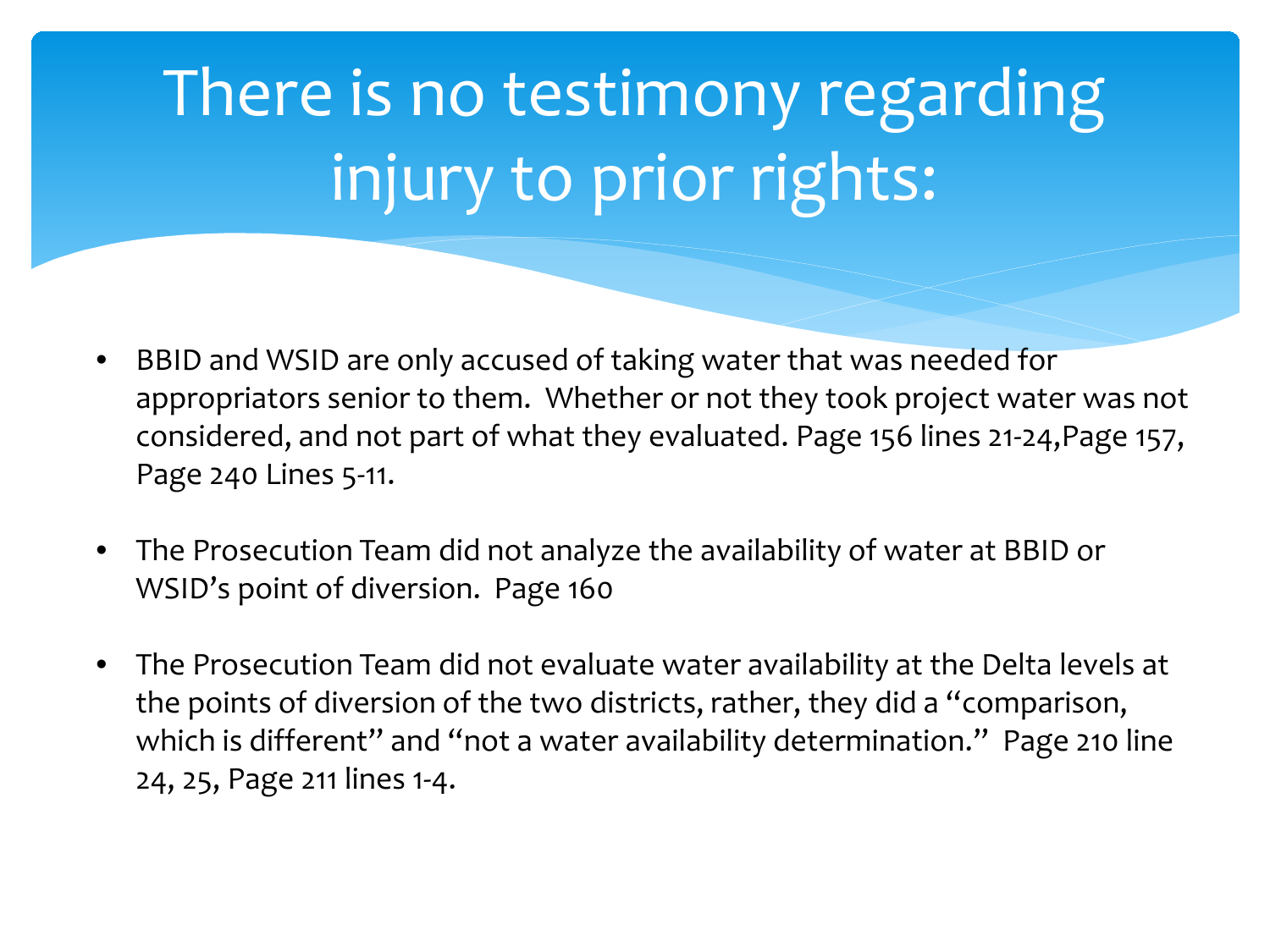## The testimony established:

- The water availability analysis and curtailment were based solely on the water supply analysis that staff conducted on a watershed wide basis. Page 161 lines 5- 14.
- The Prosecution Team did not investigate "which parties would have been impacted specifically." Page 238 lines 24-25, Page 239 Line 1.
- The Prosecution Team did not investigate any individuals for injury. Page 240 lines 3-5.
- Ms. Mrowka admitted that they have no evidence that the failure of WSID or BBID to stop diverting actually harmed another more senior water diverters, they only made the "presumption." Page 187 lines 5-10, 19-20.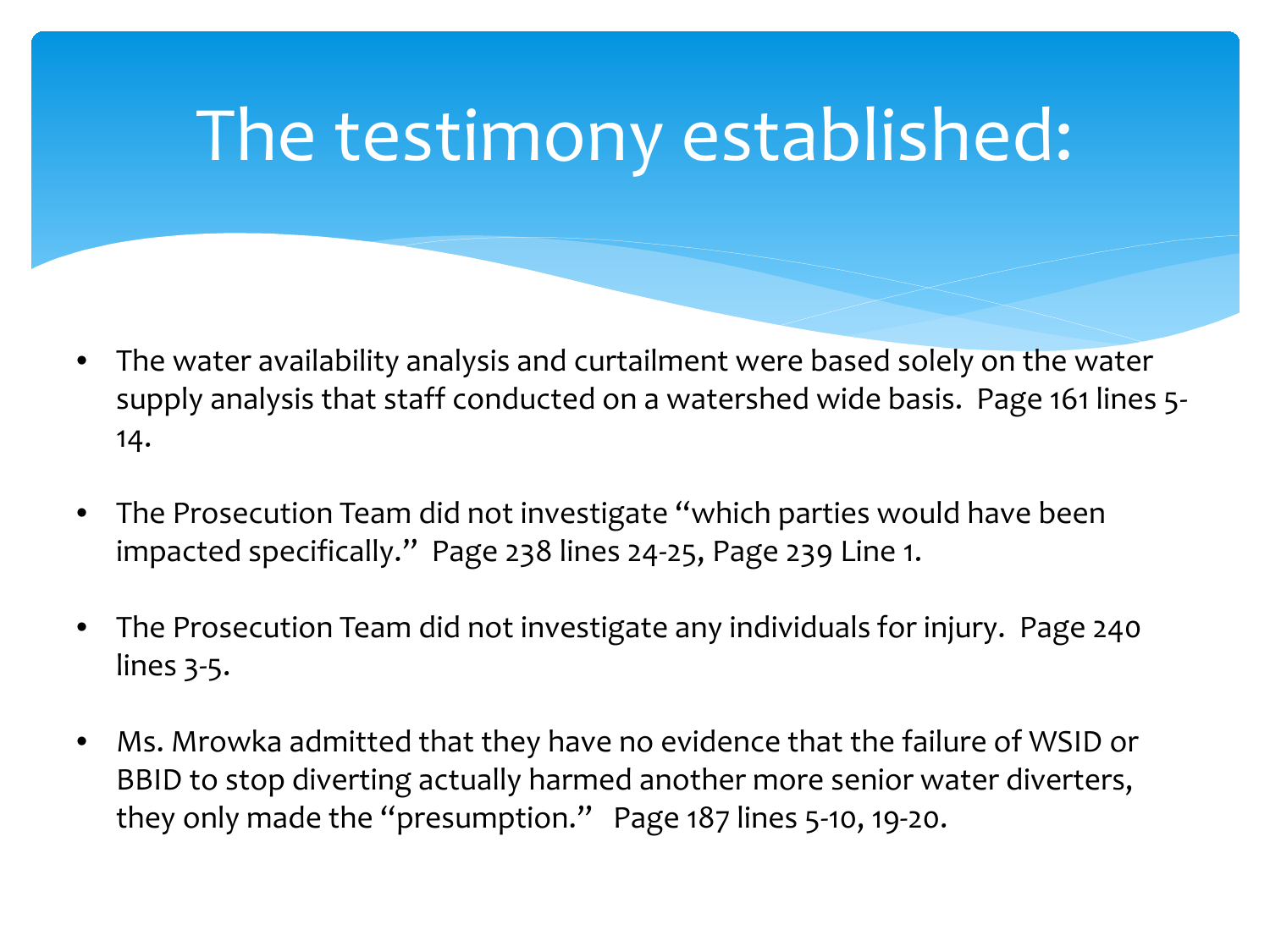# THE WATER AVAILABILITY ANALYSIS VIOLATES THE RULE OF PRIORITY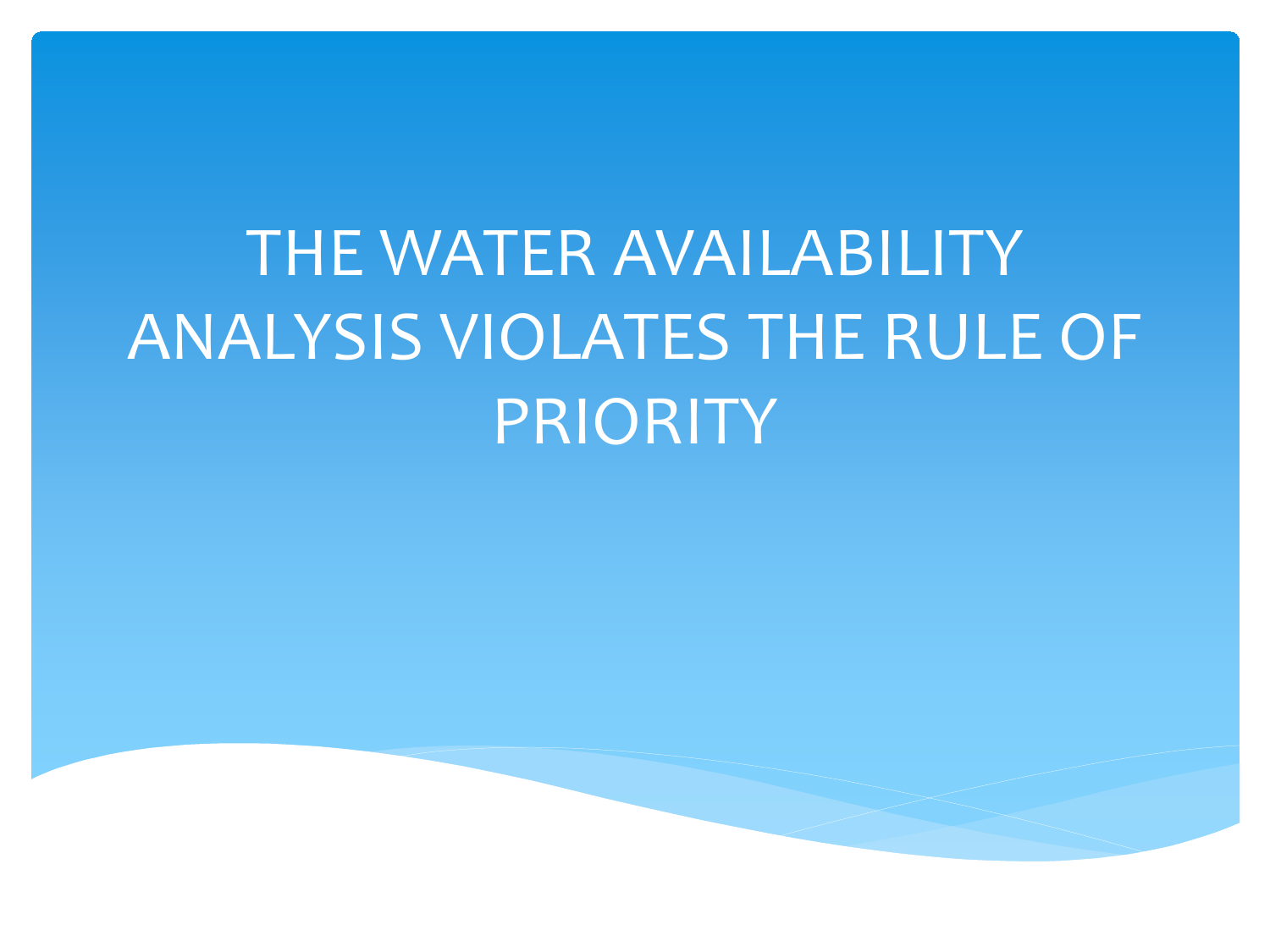### **Staff Violated Priority System by assuming seniority of all riparian claimants**

- ∗ Upon passing to private ownership, lands contiguous to streams are vested with riparian rights in the streams, subject to  $\dots$ appropriative rights already vested. (Hutchins, The California Law of Water Rights, 1956, p.180; see also *Wutchumna Water Co. v. Pogue* (1907) 151 Cal. 105, 111.)
- ∗ Thus, riparian rights are subject to whatever appropriative water rights were already vested when title passed to private ownership.
- The PT's demand analysis inappropriately assumes all riparian water rights are senior to all appropriative water rights.
- The PT's demand analysis also inappropriately assumed the validity of all claimed riparian and pre-1914 rights for purposes of curtailment and enforcement.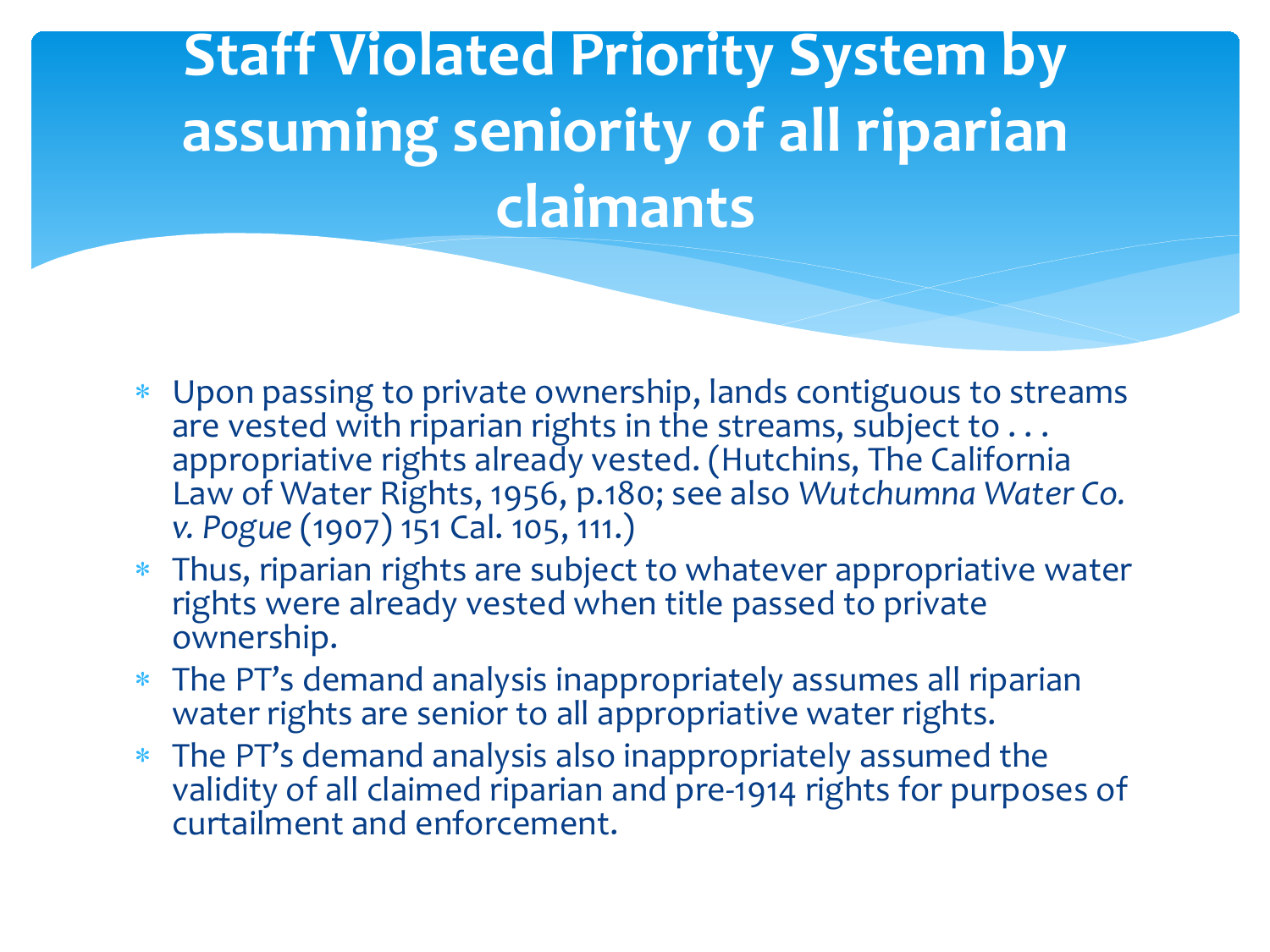### Staff Violated the Priority System

- ∗ Staff testified it allowed junior diverters to continue to divert after curtailments:
	- ∗ SMUD power example: 172:16-176:8, Mrowka, BBID 404
- ∗ Staff testified that under the PT's WAA, any junior rights diverting in March and April 2015 were unlawfully diverting, but staff did not provide curtailment notices during this time, or pursue enforcement. (166:16-171:19, Mrowka; BBID 403)